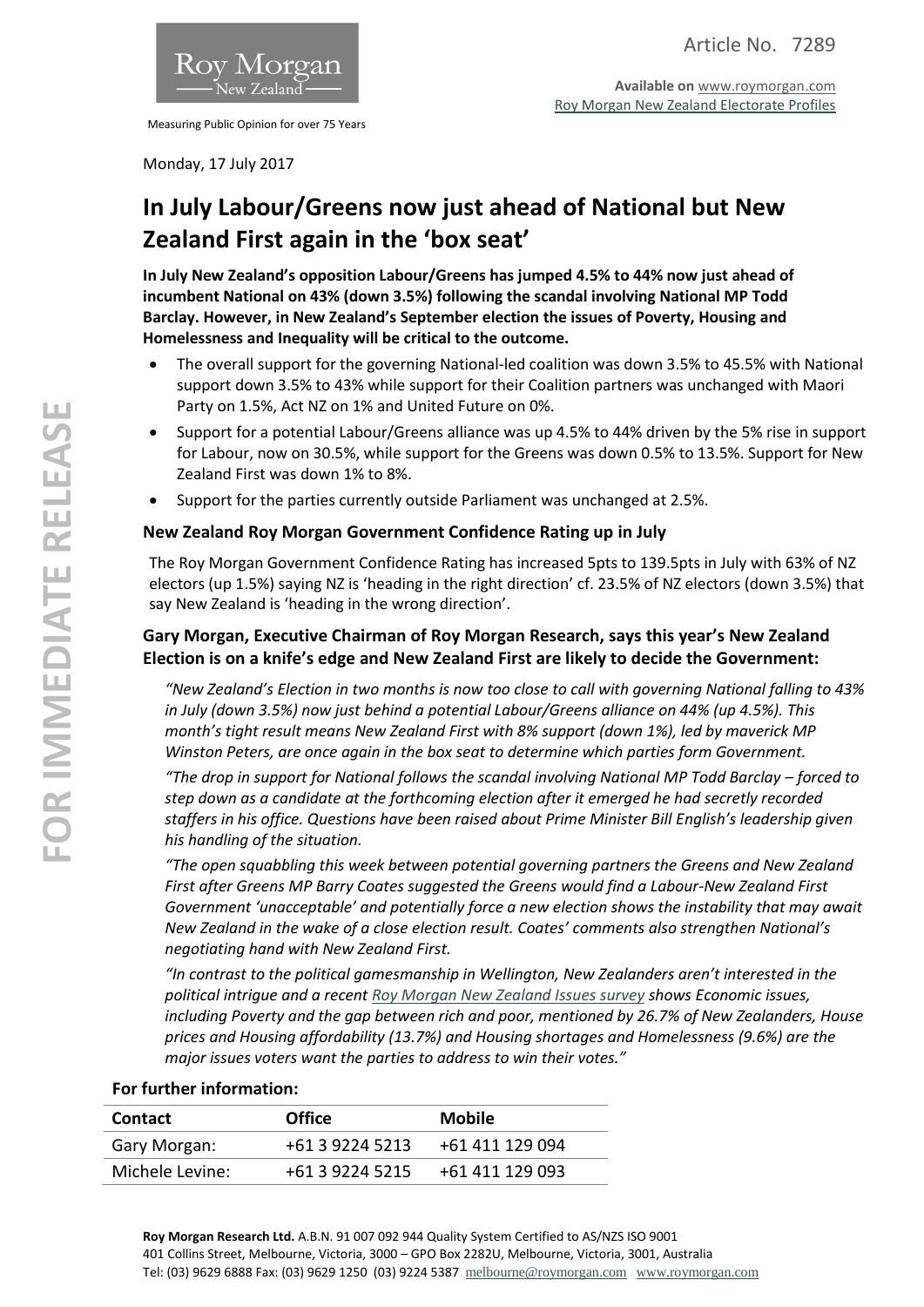Electors were asked: *"If a New Zealand Election were held today which party would receive your party vote?"* This latest New Zealand Roy Morgan Poll on voting intention was conducted by telephone – both landline and mobile telephone – with a NZ wide crosssection of 868 electors during June 26 – July 9, 2017. Of all electors surveyed 8.5% (up 2%) didn't name a party.

### **Margin of Error**

The margin of error to be allowed for in any estimate depends mainly on the number of interviews on which it is based. The following table gives indications of the likely range within which estimates would be 95% likely to fall, expressed as the number of percentage points above or below the actual estimate. The figures are approximate and for general guidance only, and assume a simple random sample. Allowance for design effects (such as stratification and weighting) should be made as appropriate.

|                    |         | <b>Percentage Estimate</b> |            |           |
|--------------------|---------|----------------------------|------------|-----------|
| <b>Sample Size</b> | 40%-60% | 25% or 75%                 | 10% or 90% | 5% or 95% |
| 1.000              | ±3.2    | +2.7                       | $+1.9$     | $+1.4$    |
| 1.500              | ±2.6    |                            | ±1.5       | $+1.1$    |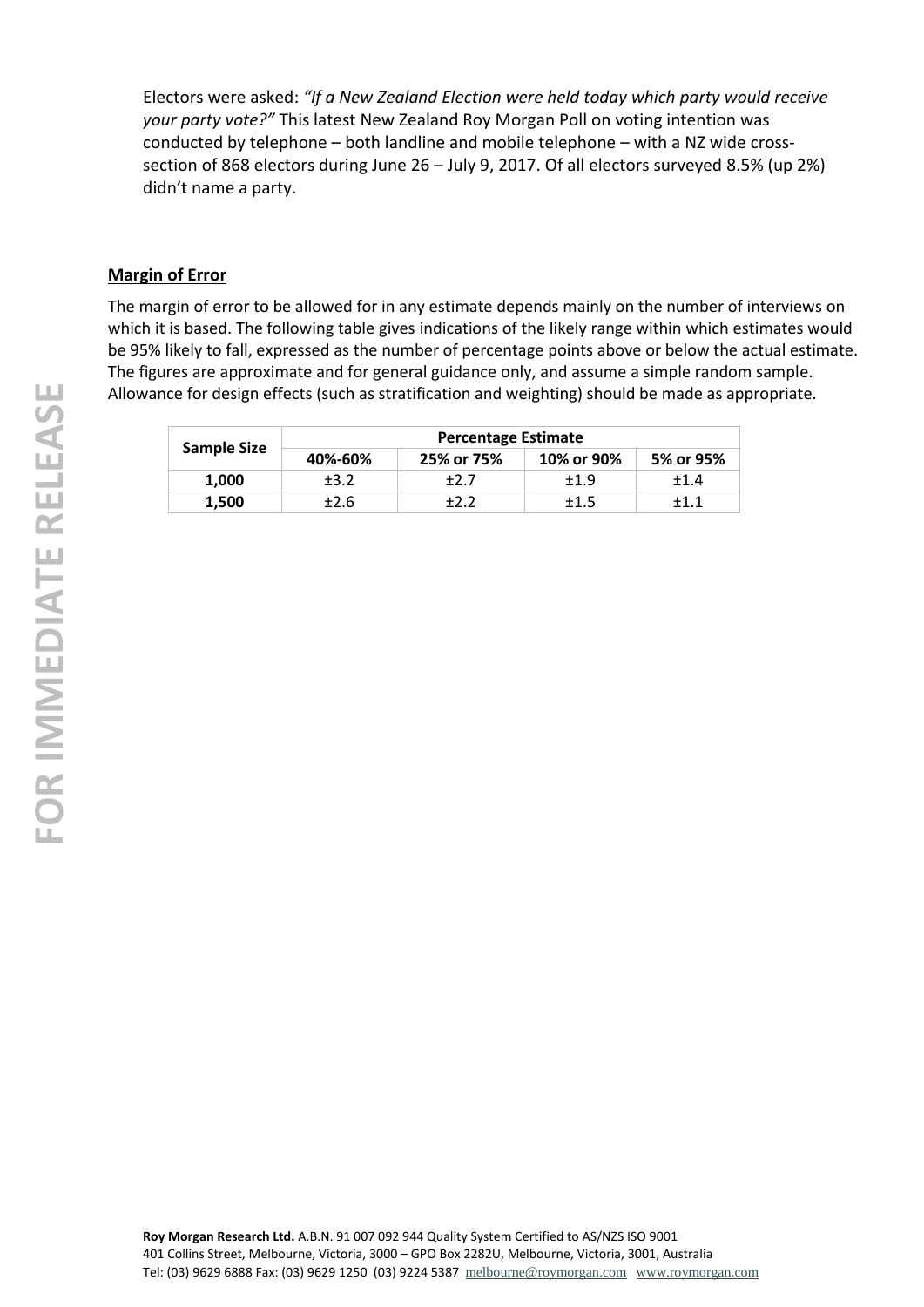### **Roy Morgan New Zealand Interactive Voting Charts**

These interactive charts allow a deeper look at voting patterns in New Zealand over varying timeframes and provide election observers with the ability to pinpoint key turning points for the political parties.

[View interactive New Zealand Election charts here.](http://public.tableausoftware.com/views/NewZealandPrimaryVote2002-2014/NZVotingIntention?:embed=y&:display_count=no)

Purchase the latest Roy Morgan **[New Zealand Electorate Profiles](http://www.roymorganonlinestore.com/Browse/New-Zealand/Economic,-Political-and-Social.aspx)**.

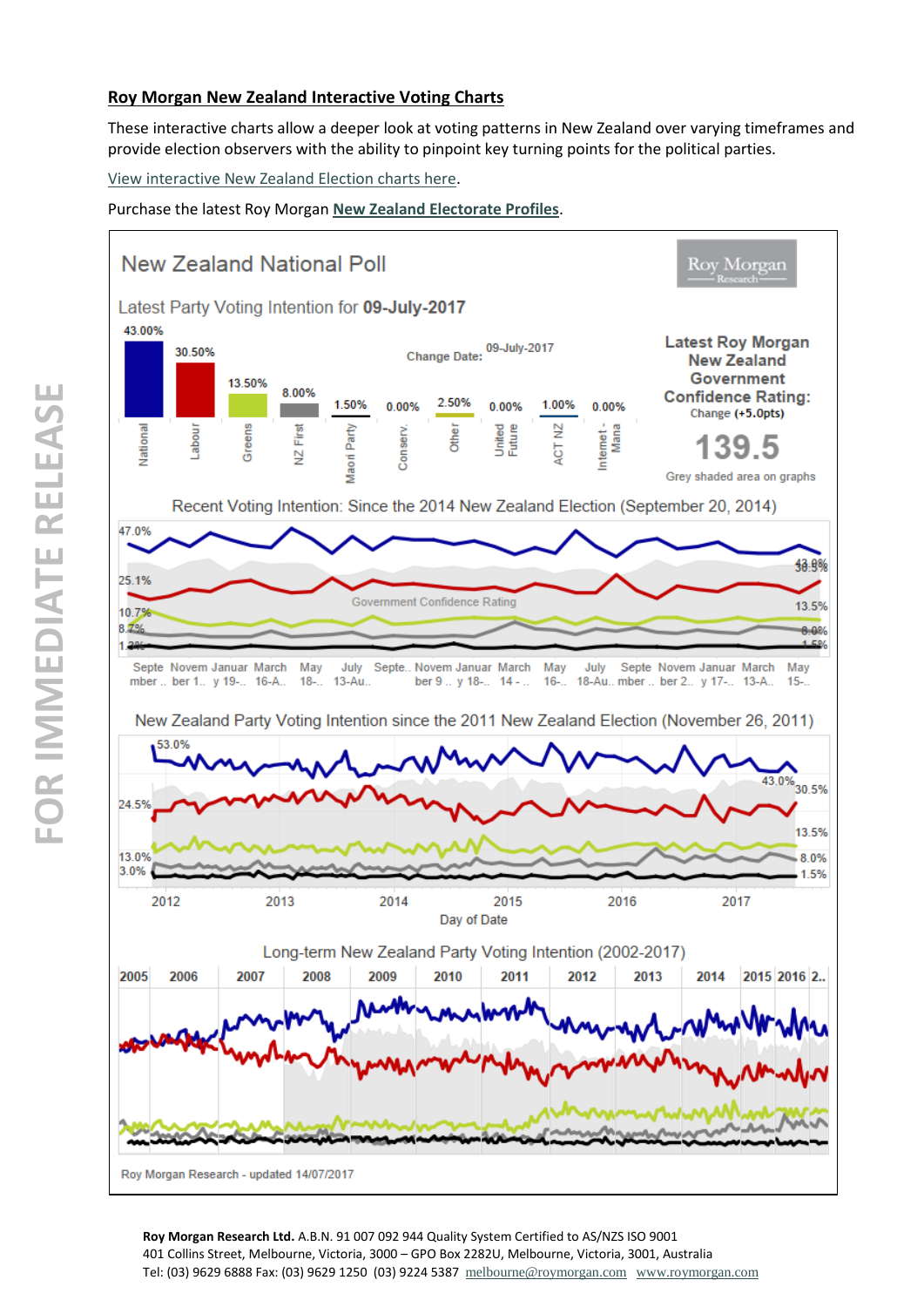### **Voting Intention Summary**

The following table compares the latest New Zealand Roy Morgan Polls on Voting Intention with the result from the September 20, 2014 General Election:

| <b>PARTY VOTE</b>      | <b>National</b> | Labour | Green<br>Party* | <b>NZ</b><br>First | Maori<br>Party* | <b>ACT</b><br>NZ      | <b>United</b><br>Future* | Conserva<br>tives*    | Other          |
|------------------------|-----------------|--------|-----------------|--------------------|-----------------|-----------------------|--------------------------|-----------------------|----------------|
| <b>ELECTIONS</b>       | %               | %      | %               | %                  | %               | %                     | %                        | %                     | $\%$           |
| October 12, 1996*      | 33.87           | 28.19  | 10.10           | 13.35              | n/a             | 6.10                  | 0.88                     | n/a                   | 7.51           |
| November 27, 1999      | 30.50           | 38.74  | 5.16            | 4.26               | n/a             | 7.04                  | 1.66                     | n/a                   | 12.64          |
| July 27, 2002          | 20.93           | 41.26  | 7.00            | 10.38              | n/a             | 7.14                  | 6.69                     | n/a                   | 6.60           |
| September 17, 2005     | 39.10           | 41.10  | 5.30            | 5.72               | 2.12            | 1.51                  | 2.67                     | n/a                   | 2.48           |
| November 8, 2008       | 44.93           | 33.99  | 6.72            | 4.07               | 2.39            | 3.65                  | 0.87                     | n/a                   | 3.38           |
| November 26, 2011      | 47.31           | 27.48  | 11.06           | 6.59               | 1.43            | 1.07                  | 0.60                     | 2.65                  | 1.81           |
| September 20, 2014     | 47.04           | 25.13  | 10.70           | 8.66               | 1.32            | 0.69                  | 0.22                     | 3.97                  | 2.27           |
| <b>ROY MORGAN POLL</b> |                 |        |                 |                    |                 |                       |                          |                       |                |
| Sep 29-Oct 12, 2014    | 43.5            | 22.5   | 17.5            | $\overline{7}$     | $\overline{2}$  | 0.5                   | 0.5                      | 5                     | 1.5            |
| Oct 27-Nov 9, 2014     | 49.5            | 24     | 14.5            | 6.5                | $\mathbf{1}$    | 0.5                   | Λ                        | $\overline{2}$        | $\overline{2}$ |
| Nov 24-Dec 7,2014      | 46              | 27     | 12              | 7                  | $\overline{2}$  | 1.5                   | Λ                        | 2.5                   | $\overline{2}$ |
| January 5-18, 2015     | 52              | 26     | $11\,$          | 6                  | 1.5             | $\mathbf{1}$          | Λ                        | $\overline{2}$        | 0.5            |
| February 2-15, 2015    | 49              | 30     | 12              | 6                  | $\mathbf{1}$    | $\boldsymbol{\wedge}$ | Λ                        | 1.5                   | 0.5            |
| March 2-15, 2015       | 46.5            | 31     | 11              | $\boldsymbol{6}$   | $\overline{2}$  | $\mathbf{1}$          | Λ                        | 1.5                   | $\mathbf{1}$   |
| April 6-19, 2015       | 45.5            | 27.5   | 13.5            | 8.5                | 1.5             | $\mathbf{1}$          | Λ                        | $\mathbf{1}$          | 1.5            |
| May 4-17, 2015         | 54              | 25.5   | 10.5            | 6                  | $\mathbf{1}$    | $\mathbf{1}$          | Λ                        | $\mathbf{1}$          | $\mathbf{1}$   |
| June 8-21, 2015        | 49.5            | 26     | 13              | 6.5                | $\mathbf 1$     | $\mathbf 1$           | Λ                        | $\mathbf{1}$          | $\overline{2}$ |
| June 29-July 12, 2015  | 43              | 32     | 13              | 7                  | 1.5             | 0.5                   | Λ                        | 1.5                   | 1.5            |
| August 3-16, 2015      | 50.5            | 27     | 11              | 8                  | 1.5             | 0.5                   | $\boldsymbol{\wedge}$    | $\boldsymbol{\wedge}$ | 1.5            |
| Aug 31-Sep 13, 2015    | 44.5            | 31     | 15              | 5.5                | 1.5             | 0.5                   | 0.5                      | $\mathbf{1}$          | 0.5            |
| Sep 28-Oct 11, 2015    | 50              | 29     | 11.5            | 6.5                | 0.5             | 0.5                   | Λ                        | 0.5                   | 1.5            |
| Oct 26-Nov 8, 2015     | 49              | 29.5   | 12              | 6                  | $\overline{2}$  | 0.5                   | $\boldsymbol{\wedge}$    | 0.5                   | 0.5            |
| Nov 23-Dec 6, 2015     | 49              | 28.5   | 13              | 6                  | 1.5             | 0.5                   | 0.5                      | 0.5                   | 0.5            |
| Jan 4-17, 2016         | 47              | 27.5   | 14              | 6.5                | 3               | 0.5                   | Λ                        | $\mathbf{1}$          | 0.5            |
| Feb 1-14, 2016         | 48.5            | 27     | 14.5            | 6                  | $\mathbf{1}$    | 0.5                   | ۸                        | $\mathbf{1}$          | 1.5            |
| Feb 29-Mar 13, 2016    | 46              | 28     | 14              | 9                  | $\mathbf{1}$    | $\mathbf{1}$          | Λ                        | 0.5                   | 0.5            |
| April 4-17, 2016       | 42.5            | 26     | 14.5            | 12.5               | 1.5             | 1.5                   | Λ                        | $\mathbf{1}$          | 0.5            |
| May 2-15, 2016         | 45.5            | 29.5   | 12              | 9.5                | $\mathbf{1}$    | $\mathbf{1}$          | $\boldsymbol{\wedge}$    | 0.5                   | $\mathbf{1}$   |
| May 30-June 12, 2016   | 43              | 28     | 14.5            | 9                  | $\mathbf 2$     | 0.5                   | ۸                        | $\mathbf{1}$          | $\mathbf 2$    |
| July 4-17, 2016        | 53              | 25.5   | 11.5            | $\overline{7}$     | 0.5             | 1                     | Λ                        | 0.5                   | $\mathbf{1}$   |
| August 8-21, 2016      | 46              | 25.5   | 14.5            | 9.5                | 1.5             | $\mathbf{1}$          | Λ                        | $\mathbf{1}$          | $\mathbf{1}$   |
| Sep 5-18, 2016         | 41.5            | 33.5   | 12              | 8.5                | $\overline{2}$  | $\mathbf{1}$          | Λ                        | 0.5                   | $\mathbf{1}$   |
| Oct 10-23, 2016        | 48              | 26.5   | 11.5            | 10                 | 1.5             | 0.5                   | $\boldsymbol{\wedge}$    | $\boldsymbol{\wedge}$ | $\overline{2}$ |
| Nov 7-20, 2016         | 49.5            | 23     | 14.5            | 8                  | 1.5             | $\mathbf{1}$          | 0.5                      | 0.5                   | 1.5            |
| Nov 28-Dec 11, 2016    | 45              | 28.5   | 14.5            | 7.5                | $\mathbf{1}$    | 0.5                   | 0.5                      | 0.5                   | $\overline{2}$ |
| January 3 -16, 2017    | 46              | 27     | 12.5            | $\boldsymbol{9}$   | $\overline{2}$  | 0.5                   | 0.5                      | 0.5                   | $\overline{2}$ |
| Jan 30 - Feb 12, 2017  | 48              | 26     | 13              | 8                  | $\overline{2}$  | $\mathbf{1}$          | ۸                        | $\boldsymbol{\wedge}$ | $\overline{2}$ |
| Feb 27-March 12, 2017  | 43.5            | 29.5   | 14.5            | 7.5                | 2               | 0.5                   | 0.5                      | 0.5                   | 1.5            |
| April 3-16, 2017       | 43              | 29.5   | 13              | 10.5               | $\mathbf{1}$    | $1.5\,$               | $\boldsymbol{\wedge}$    | 0.5                   | $\mathbf{1}$   |
| May 1-14, 2017         | 43              | 28.5   | 14              | 10                 | 1.5             | 0.5                   | Λ                        | ٨                     | 2.5            |
| May 29-June 11, 2017   | 46.5            | 25.5   | 14              | 9                  | 1.5             | $\mathbf 1$           | Λ                        | $\boldsymbol{\wedge}$ | 2.5            |
| June 26 - July 9, 2017 | 43              | 30.5   | 13.5            | 8                  | 1.5             | $\mathbf{1}$          | $\boldsymbol{\wedge}$    | $\boldsymbol{\wedge}$ | 2.5            |

*^Result less than 0.5%. \*The 1996 Election was the first New Zealand Election contested via MMP (Mixed Member Proportional). At the 1996 Election the Greens Party contested as part of the "Alliance" political grouping with four other political parties. \*United Future was formed via a merger in 2000 between the United Party and the Future New Zealand Party, which separately contested the 1999 Election.\*The Maori Party was launched in July 2004. The Conservative Party was launched in August 2011.*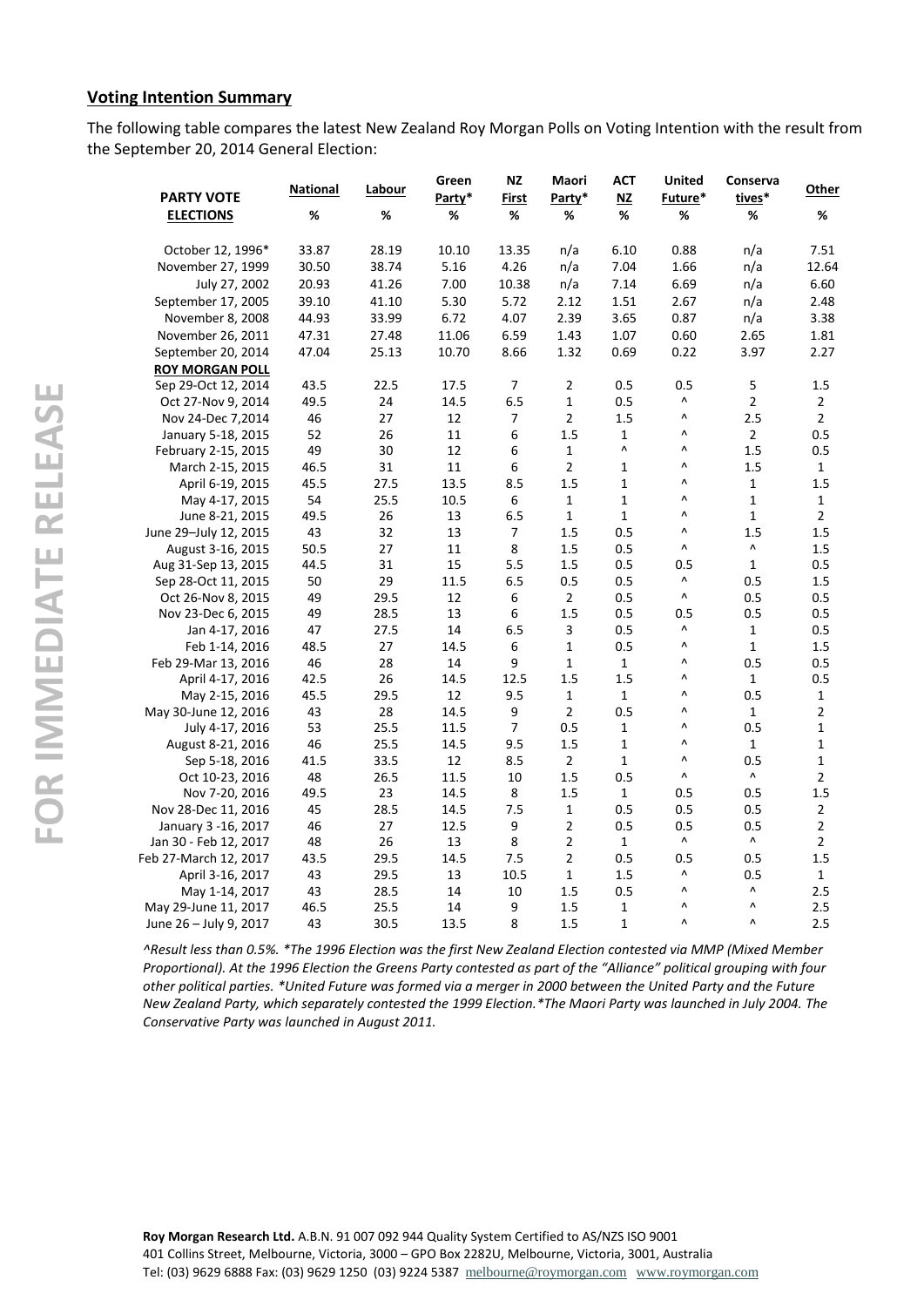#### **Two-Party Preferred: National Party-led Government vs. Parliamentary Opposition Parties**

The following table compares the latest New Zealand Roy Morgan Polls on Voting Intention with the result from the September 20, 2014 General Election:

|                                 | <b>National Party-led</b> | Parliamentary              |
|---------------------------------|---------------------------|----------------------------|
|                                 | Government*               | <b>Opposition Parties#</b> |
| Election, November 8, 2008      | 51.84                     | 48.16                      |
| Election, November 26, 2011     | 50.41                     | 46.21                      |
| Election, September 20, 2014    | 49.27                     | 44.49                      |
| <b>ROY MORGAN POLL</b>          |                           |                            |
| September 29 - October 12, 2014 | 46.5                      | 47                         |
| October 27 - November 9, 2014   | 51                        | 45                         |
| November 24 - December 7, 2014  | 49.5                      | 46                         |
| January 5-18, 2015              | 54.5                      | 43                         |
| February 2-15, 2015             | 50                        | 48                         |
| March 2-15, 2015                | 49.5                      | 48                         |
| April 6-19, 2015                | 48                        | 49.5                       |
| May 4-7, 2015                   | 56                        | 42                         |
| June 8-21, 2015                 | 51.5                      | 45.5                       |
| June 29-July 12, 2015           | 45                        | 52                         |
| August 3-16, 2015               | 52.5                      | 46                         |
| Aug 31-Sep 13, 2015             | 47                        | 51.5                       |
| Sep 28-Oct 11, 2015             | 51                        | 47                         |
| Oct 26-Nov 8, 2015              | 51.5                      | 47.5                       |
| Nov 23-Dec 6, 2015              | 51.5                      | 47.5                       |
| Jan 4-17, 2016                  | 50.5                      | 48                         |
| Feb 1-14, 2016                  | 50                        | 47.5                       |
| Feb 29 - Mar 13, 2016           | 48                        | 51                         |
| April 4-17,2016                 | 45.5                      | 53                         |
| May 2-15, 2016                  | 47.5                      | 51                         |
| May 30-June 12, 2016            | 45.5                      | 51.5                       |
| July 4-17, 2016                 | 54.5                      | 44                         |
| Aug 8-21, 2016                  | 48.5                      | 49.5                       |
| Sep 5-18, 2016                  | 44.5                      | 54                         |
| Oct 10-23, 2016                 | 50                        | 48                         |
| Nov 7-20, 2016                  | 52.5                      | 45.5                       |
| Nov 28-Dec 11, 2016             | 47                        | 50.5                       |
| January 3-16, 2017              | 49                        | 48.5                       |
| Jan 30-Feb 12,2017              | 51                        | 47                         |
| Feb 27-Mar 12, 2017             | 46.5                      | 51.5                       |
| April 3-16, 2017                | 45.5                      | 53                         |
| May 1-14, 2017                  | 45                        | 52.5                       |
| May 29-June 11, 2017            | 49                        | 48.5                       |
| June 26 - July 9, 2017          | 45.5                      | 52                         |

*\*National-led Government: National Party, Maori Party, ACT NZ, United Future; #Opposition Parties: Labour Party, Green Party, NZ First. Parties not represented: Conservative Party is not included as they are not represented in Parliament.*

# **Finding No. 7289 taken from Computer Report No. 2438**

The Roy Morgan Poll is conducted by the **ONLY** Australian and NZ member of the Gallup International Association.

No other public opinion poll taken in Australia or New Zealand has this qualification.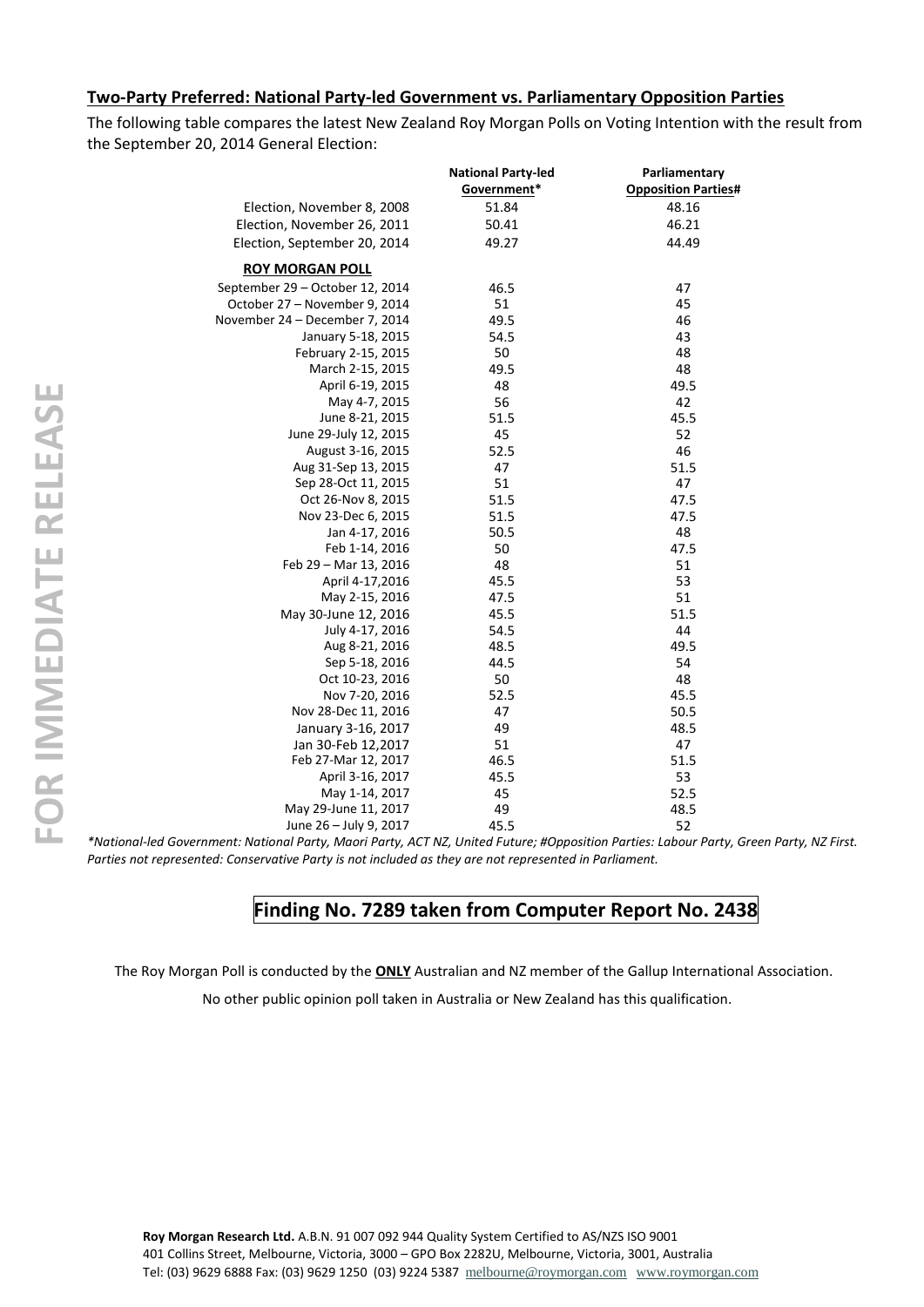### **NEW ZEALAND: HEADING IN "RIGHT" OR "WRONG" DIRECTION?**

Electors were asked: *"Generally speaking, do you feel that things in New Zealand are heading in the right direction or would you say things are seriously heading in the wrong direction?"*

|                        |                        |                                     | NZ Roy Morgan Government Confidence Rating: Interviewing Dates (National Party Govt.) |                   |                   |                          |                     |
|------------------------|------------------------|-------------------------------------|---------------------------------------------------------------------------------------|-------------------|-------------------|--------------------------|---------------------|
|                        | Sep 29-Oct 12,<br>2014 | Oct 27-Nov 9, Nov 24-Dec 7,<br>2014 | 2014                                                                                  | Jan 5-18.<br>2015 | Feb 2-15.<br>2015 | Mar 2-15.<br><u>2015</u> | April 6-19,<br>2015 |
|                        | %                      | %                                   | %                                                                                     | %                 | %                 | %                        | %                   |
| Right direction        | 61.5                   | 56                                  | 62.5                                                                                  | 67                | 55                | 64.5                     | 62                  |
| Wrong direction        | 24.5                   | 30                                  | 24.5                                                                                  | 23                | 31                | 24                       | 27                  |
| <b>Roy Morgan GCR#</b> | 137                    | 126                                 | 138                                                                                   | 144               | 124               | 140.5                    | 135                 |
| Can't say              | 14                     | 14                                  | 13                                                                                    | 10                | 14                | 11.5                     | 11                  |
| ΤΟΤΑL                  | 100                    | 100                                 | 100                                                                                   | 100               | 100               | 100                      | 100                 |

|                        |       |                                     | NZ Roy Morgan Government Confidence Rating: Interviewing Dates (National Party Govt.) |                          |                               |                        |                               |
|------------------------|-------|-------------------------------------|---------------------------------------------------------------------------------------|--------------------------|-------------------------------|------------------------|-------------------------------|
|                        | 2015  | May 4-17, June 8-21,<br><u>2015</u> | June 29-July 12,<br><u>2015</u>                                                       | Aug 3-16,<br><u>2015</u> | Aug 31-Sep 13,<br><u>2015</u> | Sep 28-Oct 11,<br>2015 | Oct 26- Nov 8,<br><u>2015</u> |
|                        | %     | %                                   | %                                                                                     | %                        | %                             | %                      | %                             |
| Right direction        | 63    | 62.5                                | 51                                                                                    | 54                       | 58                            | 53                     | 60                            |
| Wrong direction        | 26.5  | 27                                  | 33                                                                                    | 34                       | 29.5                          | 31                     | 28.5                          |
| <b>Roy Morgan GCR#</b> | 136.5 | 135.5                               | 118                                                                                   | 120                      | 128.5                         | 122                    | 131.5                         |
| Can't say              | 11    | 10.5                                | 16                                                                                    | 12                       | 12.5                          | 16                     | 11.5                          |
| <b>TOTAL</b>           | 100   | 100                                 | 100                                                                                   | 100                      | 100                           | 100                    | 100                           |

### **NZ Roy Morgan Government Confidence Rating: Interviewing Dates (National Party Govt.)**

|                        | Nov 23-Dec 6, Jan 4-17, |       |      |      |      |      | Feb 1-14, Feb 29-Mar 13, Apr 4-17, May 2-15, May 30-June 12, | <b>Jul 4-17</b> |  |
|------------------------|-------------------------|-------|------|------|------|------|--------------------------------------------------------------|-----------------|--|
|                        | 2015                    | 2016  | 2016 | 2016 | 2016 | 2016 | 2016                                                         | 2016            |  |
|                        | %                       | %     | %    | %    | %    | %    | %                                                            | %               |  |
| Right direction        | 59.5                    | 59.5  | 56.5 | 61   | 57.5 | 59   | 54.5                                                         | 57.5            |  |
| Wrong direction        | 31                      | 28    | 28.5 | 29   | 30.5 | 29   | 34                                                           | 30.5            |  |
| <b>Roy Morgan GCR#</b> | 128.5                   | 131.5 | 128  | 132  | 127  | 130  | 120.5                                                        | 127             |  |
| Can't sav              | 9.5                     | 12.5  | 15   | 10   | 12   | 12   | 11.5                                                         | 12              |  |
| TOTAL                  | 100                     | 100   | 100  | 100  | 100  | 100  | 100                                                          | 100             |  |

#### **NZ Roy Morgan Government Confidence Rating: Interviewing Dates (National Party Govt.)**

|                        | Aug 8-21, | Sep 5-18, | Oct 10-23, | Nov 7-20, | Nov 28-Dec | Jan 3-16. | Jan 30-Feb 12, |
|------------------------|-----------|-----------|------------|-----------|------------|-----------|----------------|
|                        | 2016      | 2016      | 2016       | 2016      | 11, 2016   | 2017      | 2017           |
|                        | %         | %         | %          | %         | %          | %         | %              |
| Right direction        | 58        | 52        | 55.5       | 65        | 58.5       | 63        | 63.5           |
| Wrong direction        | 30.5      | 35        | 29         | 24        | 27.5       | 23        | 23.5           |
| <b>Roy Morgan GCR#</b> | 127.5     | 117       | 126.5      | 141       | 131        | 140       | 140            |
| Can't say              | 11.5      | 13        | 15.5       | 11        | 14         | 14        | 13             |
| TOTAL                  | 100       | 100       | 100        | 100       | 100        | 100       | 100            |

#### **NZ Roy Morgan Government Confidence Rating: Interviewing Dates (National Party Govt.)**

|                        | Feb 27-Mar 12. | April 3-16, | May 1-14, | May 29-Jun 11, Jun 26-Jul 9, |             |
|------------------------|----------------|-------------|-----------|------------------------------|-------------|
|                        | <u> 2017</u>   | 2017        | 2017      | 2017                         | <u>2017</u> |
|                        | %              | %           | %         | %                            | %           |
| Right direction        | 61.5           | 58          | 60.5      | 61.5                         | 63          |
| Wrong direction        | 25.5           | 29          | 27        | 27                           | 23.5        |
| <b>Roy Morgan GCR#</b> | 136            | 129         | 133.5     | 134.5                        | 139.5       |
| Can't say              | 13             | 13          | 12.5      | 11.5                         | 13.5        |
| <b>TOTAL</b>           | 100            | 100         | 100       | 100                          | 100         |